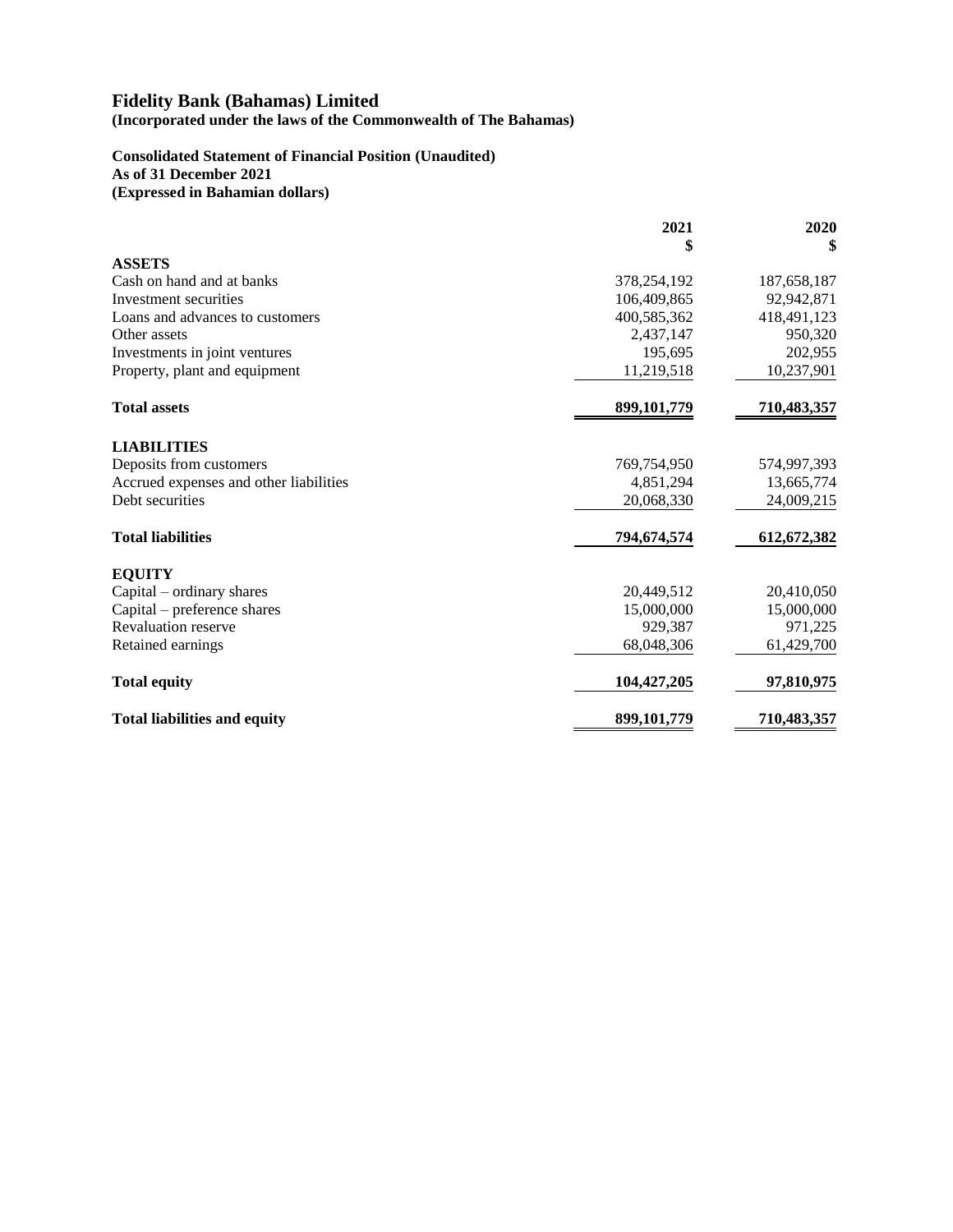### **Consolidated Statement of Comprehensive Income (Unaudited) For the Twelve (12) Months Ended 31 December 2021 (Expressed in Bahamian dollars)**

|                                                           | 3 Months Ended            | 12 Months Ended           |                           |  |
|-----------------------------------------------------------|---------------------------|---------------------------|---------------------------|--|
|                                                           | 31 December<br>2021<br>\$ | 31 December<br>2021<br>\$ | 31 December<br>2020<br>\$ |  |
| <b>INCOME</b>                                             |                           |                           |                           |  |
| Interest income                                           |                           |                           |                           |  |
| Bank deposits, loans and advances                         | 15,331,001                | 61,364,667                | 63,737,504                |  |
| Investment securities                                     | 1,026,679                 | 3,982,687                 | 3,480,030                 |  |
|                                                           | 16,357,680                | 65, 347, 354              | 67,217,534                |  |
| Interest expense                                          | (3,044,638)               | (12,078,349)              | (11,970,076)              |  |
| Net interest income                                       | 13,313,042                | 53,269,005                | 55,247,458                |  |
| Fees and commissions                                      | 1,101,152                 | 3,719,527                 | 3,124,992                 |  |
| Other income                                              | 141,797                   | 349,834                   | 493,247                   |  |
| <b>Total income</b>                                       | 14,555,991                | 57,338,366                | 58,865,697                |  |
| <b>EXPENSES</b>                                           |                           |                           |                           |  |
| General and administrative                                | 3,922,630                 | 13,599,790                | 12,747,523                |  |
| Salaries and employee benefits                            | 3,681,568                 | 13,098,308                | 12,111,848                |  |
| Provision for loan losses                                 | 2,207,351                 | 7,000,529                 | 24,967,590                |  |
| Depreciation and amortisation                             | 371,300                   | 1,475,720                 | 1,642,239                 |  |
| <b>Total expenses</b>                                     | 10,182,849                | 35,174,347                | 51,469,200                |  |
| <b>Operating profit</b>                                   | 4,373,142                 | 22,164,019                | 7,396,497                 |  |
| Share of profits of joint ventures                        | 368                       | 5,713                     | 17,892                    |  |
| Net income and total comprehensive income                 | 4,373,510                 | 22,169,732                | 7,414,389                 |  |
| Weighted average number of ordinary<br>shares outstanding | 28,830,129                | 28,822,954                | 28,815,779                |  |
|                                                           |                           |                           |                           |  |
| <b>Earnings per share</b>                                 | 0.15                      | 0.74                      | 0.22                      |  |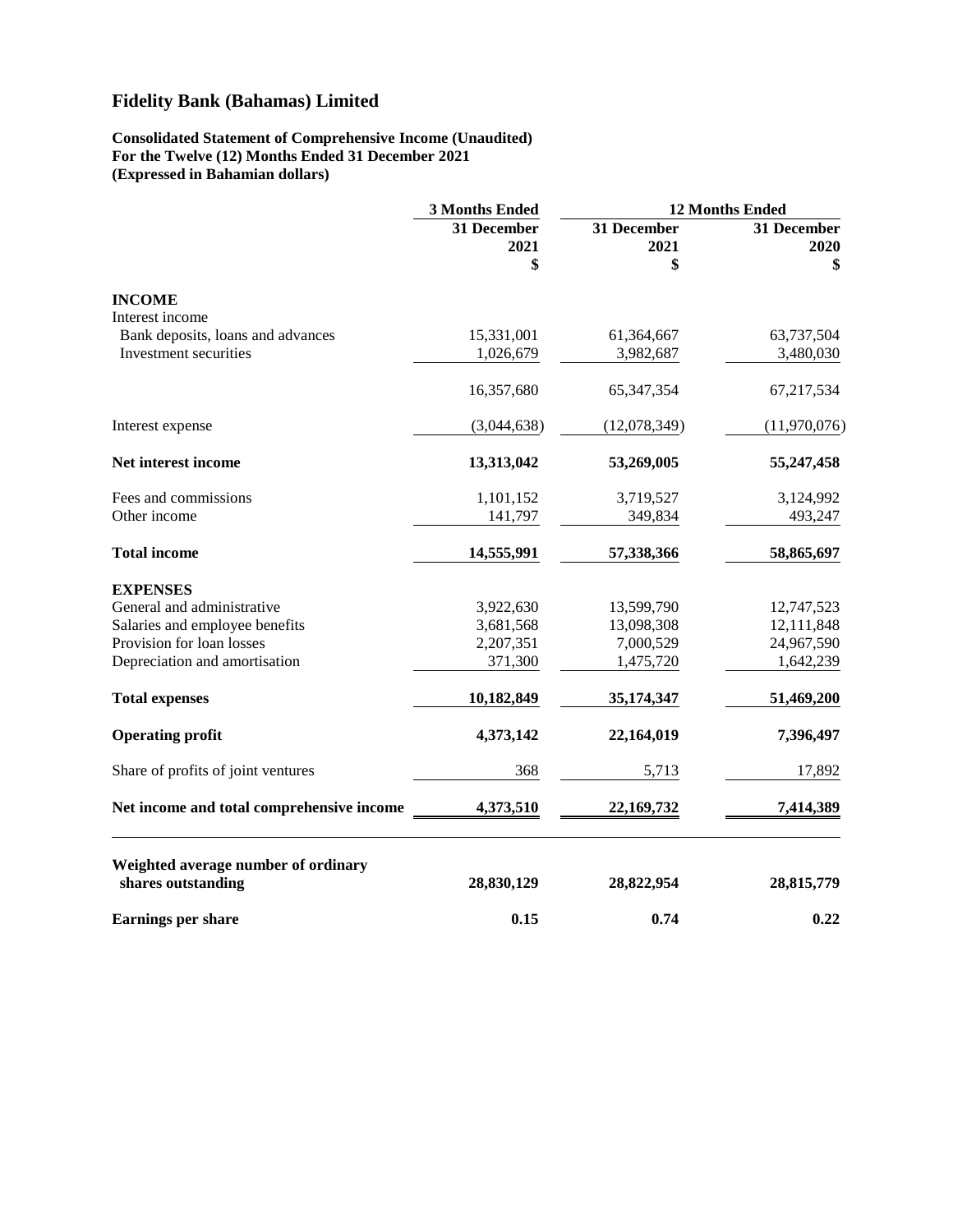### **Consolidated Statement of Changes in Equity (Unaudited) For the Twelve (12) Months Ended 31 December 2021 (Expressed in Bahamian dollars)**

|                                 | Capital-<br>Ordinary<br><b>Shares</b><br>\$ | Capital-<br>Preference<br><b>Shares</b><br>\$ | <b>Revaluation</b><br><b>Reserve</b><br>\$ | <b>Retained</b><br><b>Earnings</b><br>\$ | <b>Total</b><br>\$ |
|---------------------------------|---------------------------------------------|-----------------------------------------------|--------------------------------------------|------------------------------------------|--------------------|
| As of 1 January 2021            | 20,410,050                                  | 15,000,000                                    | 971,225                                    | 61,429,700                               | 97,810,975         |
| <b>Comprehensive income</b>     |                                             |                                               |                                            |                                          |                    |
| Net income                      |                                             |                                               |                                            | 22, 169, 732                             | 22,169,732         |
| Total comprehensive income      |                                             |                                               |                                            | 22,169,732                               | 22,169,732         |
| <b>Transfers</b>                |                                             |                                               |                                            |                                          |                    |
| Depreciation transfer           |                                             |                                               | (41, 838)                                  | 41,838                                   |                    |
| <b>Total transfers</b>          |                                             |                                               | (41, 838)                                  | 41,838                                   |                    |
| <b>Transactions with owners</b> |                                             |                                               |                                            |                                          |                    |
| Issuance of ordinary shares     | 39,462                                      |                                               |                                            | 104,038                                  | 143,500            |
| Dividends – preference shares   |                                             |                                               |                                            | (975,000)                                | (975,000)          |
| Dividends – ordinary shares     |                                             |                                               |                                            | (14, 722, 002)                           | (14, 722, 002)     |
| Total transactions with owners  |                                             |                                               |                                            | (15,592,964)                             | (15,553,502)       |
| As of 31 December 2021          | 20,449,512                                  | 15,000,000                                    | 929,387                                    | 68,048,306                               | 104,427,205        |
| Dividends per share             | 0.51                                        | 0.65                                          |                                            |                                          |                    |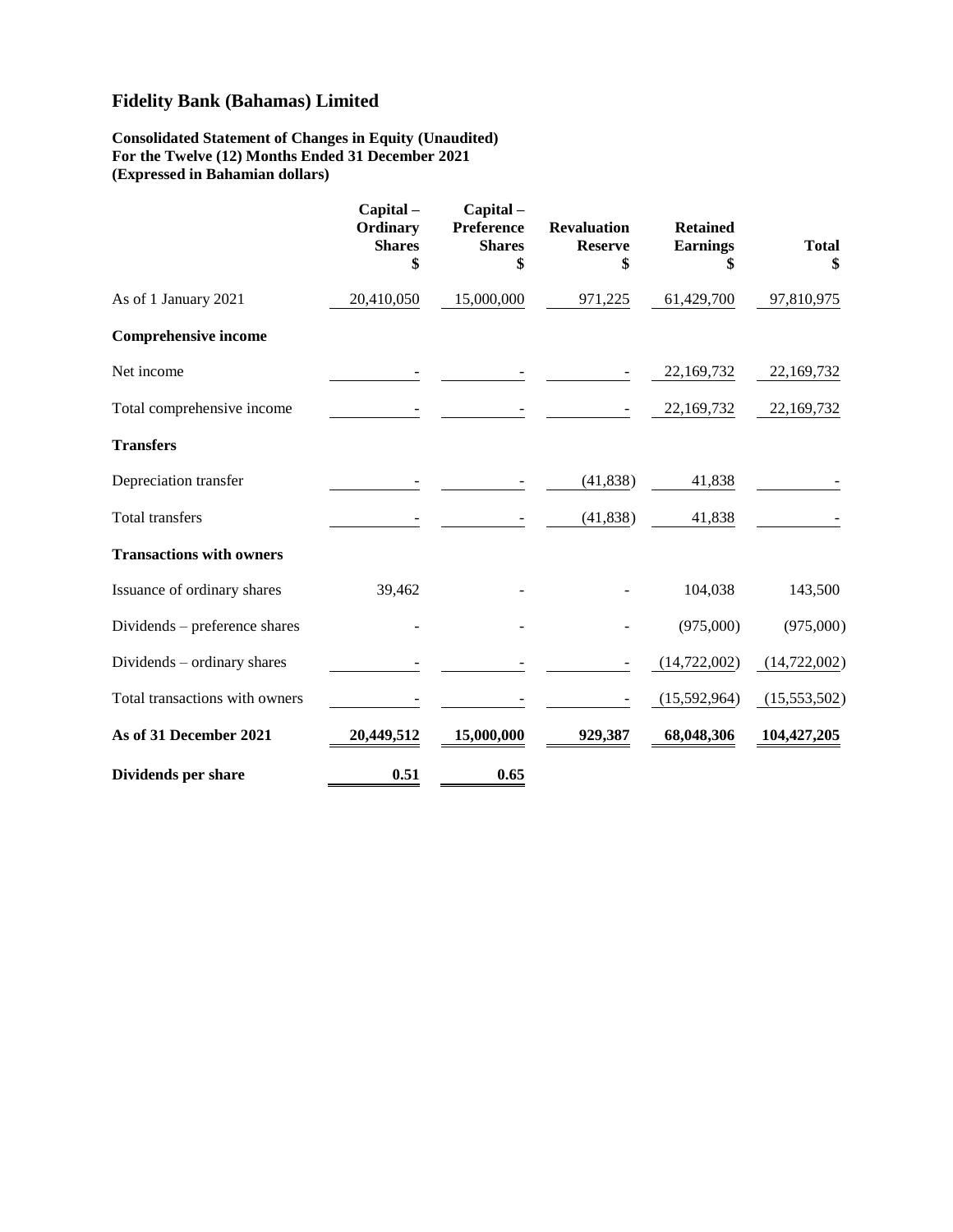### **Consolidated Statement of Changes in Equity (Unaudited) For the Twelve (12) Months Ended 31 December 2020 (Expressed in Bahamian dollars)**

|                                 | Capital-<br>Ordinary<br><b>Shares</b><br>\$ | Capital-<br>Preference<br><b>Shares</b><br>\$ | <b>Revaluation</b><br><b>Reserve</b><br>\$ | <b>Retained</b><br><b>Earnings</b><br>\$ | <b>Total</b><br>\$ |
|---------------------------------|---------------------------------------------|-----------------------------------------------|--------------------------------------------|------------------------------------------|--------------------|
| As of 1 January 2020            | 20,410,050                                  | 15,000,000                                    | 1,013,064                                  | 61,299,140                               | 97,722,254         |
| <b>Comprehensive income</b>     |                                             |                                               |                                            |                                          |                    |
| Net income                      |                                             |                                               |                                            | 7,414,389                                | 7,414,389          |
| Total comprehensive income      |                                             |                                               |                                            | 7,414,389                                | 7,414,389          |
| <b>Transfers</b>                |                                             |                                               |                                            |                                          |                    |
| Depreciation transfer           |                                             |                                               | (41, 839)                                  | 41,839                                   |                    |
| <b>Total transfers</b>          |                                             |                                               | (41, 839)                                  | 41,839                                   |                    |
| <b>Transactions with owners</b> |                                             |                                               |                                            |                                          |                    |
| Issuance of ordinary shares     |                                             |                                               |                                            |                                          |                    |
| Dividends – preference shares   |                                             |                                               |                                            | (975,000)                                | (975,000)          |
| Dividends – ordinary shares     |                                             |                                               |                                            | (6,350,668)                              | (6,350,668)        |
| Total transactions with owners  |                                             |                                               |                                            | (7, 325, 668)                            | (7,325,668)        |
| As of 31 December 2020          | 20,410,050                                  | 15,000,000                                    | 971,225                                    | 61,429,700                               | 97,810,975         |
| Dividends per share             | 0.22                                        | 0.65                                          |                                            |                                          |                    |